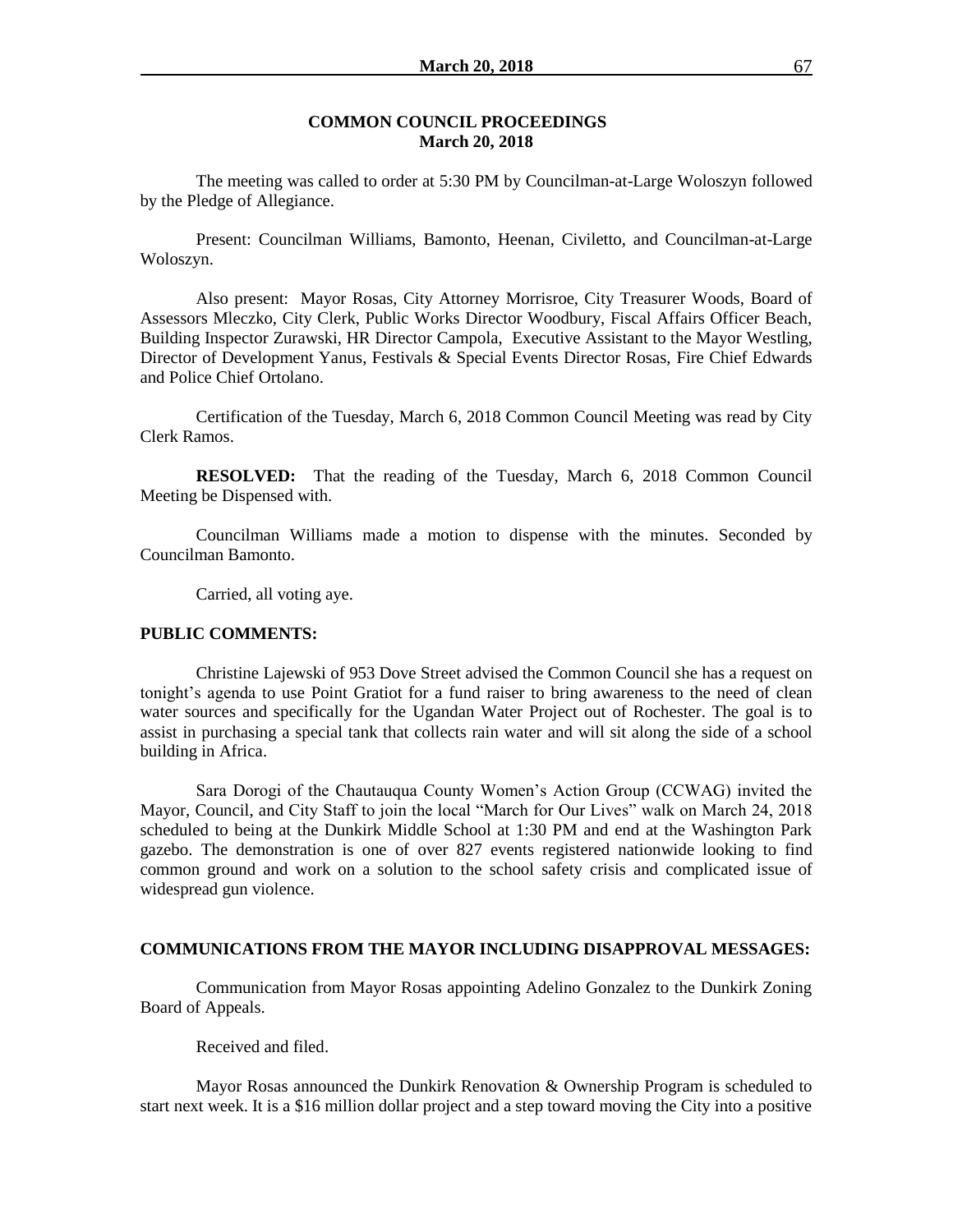direction. The Mayor recognized the individuals and corporations whose efforts made the project possible. The construction includes properties in close proximity to Main Street on Route 60 to be completed in the next two years and will comprise of 49 apartments in 25 buildings. A formal ground breaking will take place in April of this year. Mayor Rosas advised that this is a project that has been in the works for two years and that he delivered the proposal himself to Albany two years ago.

Mayor Rosas proclaimed the Month of March 2018 to be "Spread the Word to End the Word", and recognized Beth Ray, vocational instructor and self-advocacy coordinator from The Resource Center, and Mary Hayes, self-advocate, for their participation to end the hurt that many citizens with mental and physical disabilities feel every day from hurtful words.

Mayor Rosas recognized Dunkirk High School Senior, Emilee Hanlon, for the second year in a row for her athletic and academic achievements. Emily holds both the Indoor and Outdoor NYS High School High Jump titles as well as many more accomplishments in soccer and softball.

### **COMMUNICATIONS FROM THE PUBLIC AND PETITIONS:**

Request from Katie Constantino on behalf of Catholic Charities WIC to use Washington Park to host their 3<sup>rd</sup> Annual Healthy Baby Festival on Friday, August 3, 2018 from 11:00 AM until 1:00 PM.

Councilman-at-Large Woloszyn advised a motion was needed to refer to appropriate departments as well as approve subject to appropriate insurances and usual conditions.

Councilman Bamonto made a motion to approve. Seconded by Councilman Williams.

Carried, all voting aye.

Request from Richard J. Clark on behalf of "Score This!!! "to use City roads and facilities to host their triathlon event on August 26, 2018 from 7:00 AM to 1:00 PM in the City of Dunkirk called "Tri Dunkirk".

Councilman-at-Large Woloszyn advised a motion was needed to refer to appropriate departments as well as approve subject to appropriate insurances and usual conditions.

Councilman Bamonto made a motion to approve. Seconded by Councilman Williams.

Carried, all voting aye.

Request from Sara Dorogi on behalf of the Chautauqua County Women's Action Group for temporary safe crossing assistance from the Dunkirk Police Department to cross Eagle Street, Central Avenue, and Washington Avenue at 1:30 PM during the "March for Their Lives" walk from the Dunkirk Middle School to Washington Park on March 24, 2018. Also requesting use of the Washington Park gazebo until 3:00 PM.

Councilman-at-Large Woloszyn advised a motion was needed to refer to appropriate departments as well as approve subject to appropriate insurances and usual conditions.

Councilman Williams made a motion to approve. Seconded by Councilman Bamonto.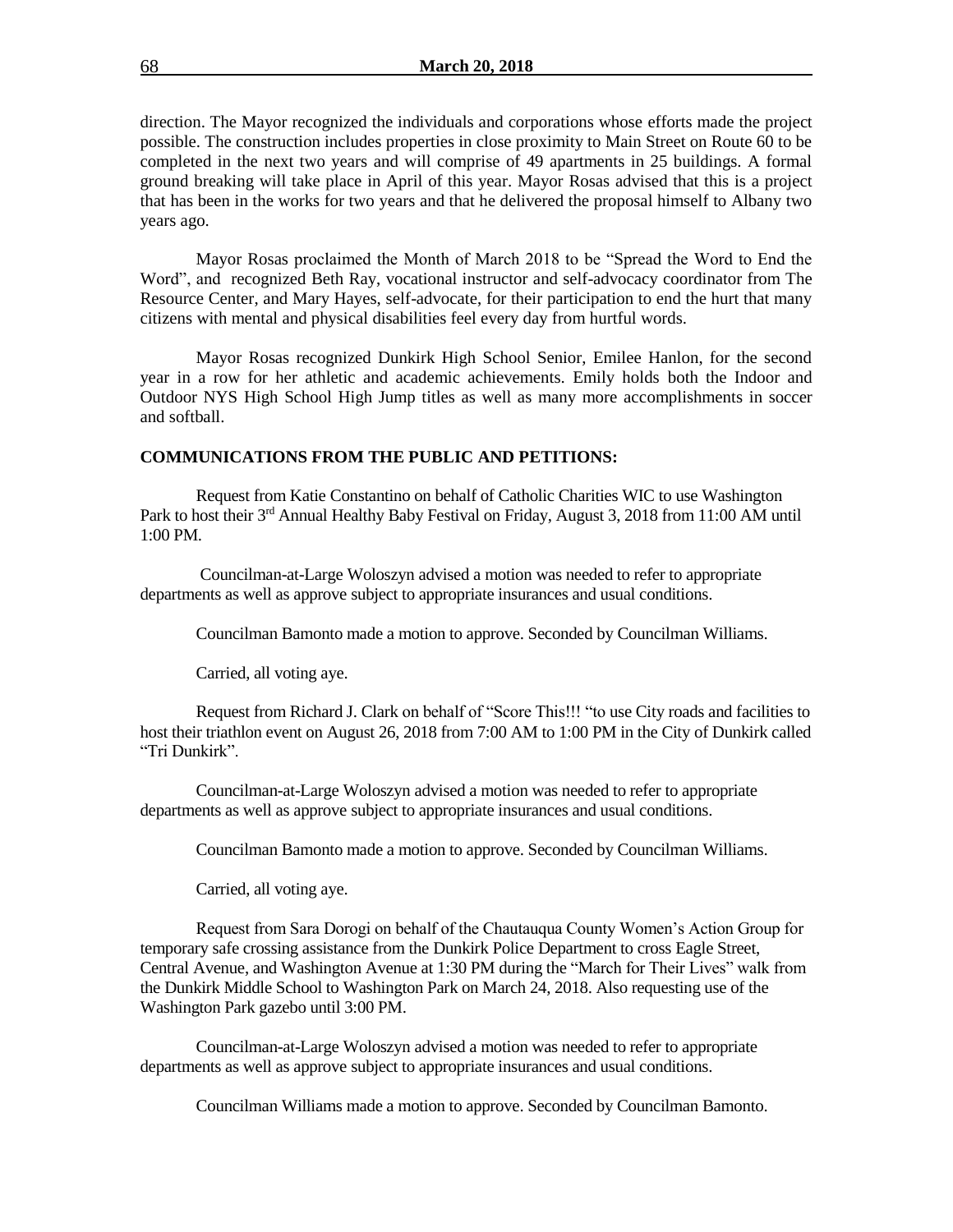Carried, all voting aye.

Request from Christine Lajewski to use Point Gratiot as part of the route for "A Water Walk" fund raiser on Saturday, May 26, 2018 from 10:00 AM until 2:00 PM.

Councilman Civiletto advised that hearing Ms. Lajewski is a retired school teacher and that this fund raiser has a connection to Rochester reminds him of a story that is part of mandatory middle school reading called "The Long Walk to Water". The story is about one of the lost boys of Uganda who eventually is adopted by a family in Rochester and goes on to set up his own non-for-profit that digs wells in Uganda. Councilman Civiletto advised maybe knowing the story will bring more people out to the walk.

Councilman -at-Large Woloszyn advised a motion was needed to refer to appropriate departments as well as approve subject to appropriate insurances and usual conditions.

Councilman Williams made a motion to approve. Seconded by Councilman Civiletto.

Carried, all voting aye.

Notice of Claim from Jeralyn Kubasik for alleged damages to front passenger tire due to a pot hole on Bucknor Street.

Councilman-at-Large Woloszyn advised a motion was needed to refer to the Law Department.

Councilman Williams made a motion to refer to the Law Department. Seconded by Councilman Civiletto.

Carried, all voting aye.

Notice of Claim from Sheila Nance for alleged damages to her car from a sewer cover/manhole cover at the corner of Second Street and Plover on February 22, 2018.

Councilman-at-Large Woloszyn advised a motion was needed to refer to the Law Department.

Councilman Civiletto made a motion to refer to the Law Department. Seconded by Councilman Williams.

Carried, all voting aye.

Loudspeaker application from the Northern Chautauqua Club, Inc. to use live bands and speakers from May 20, 2018 through October 1, 2018.

Councilman Bamonto made a motion to approve. Seconded by Councilman Williams.

Carried, all voting aye.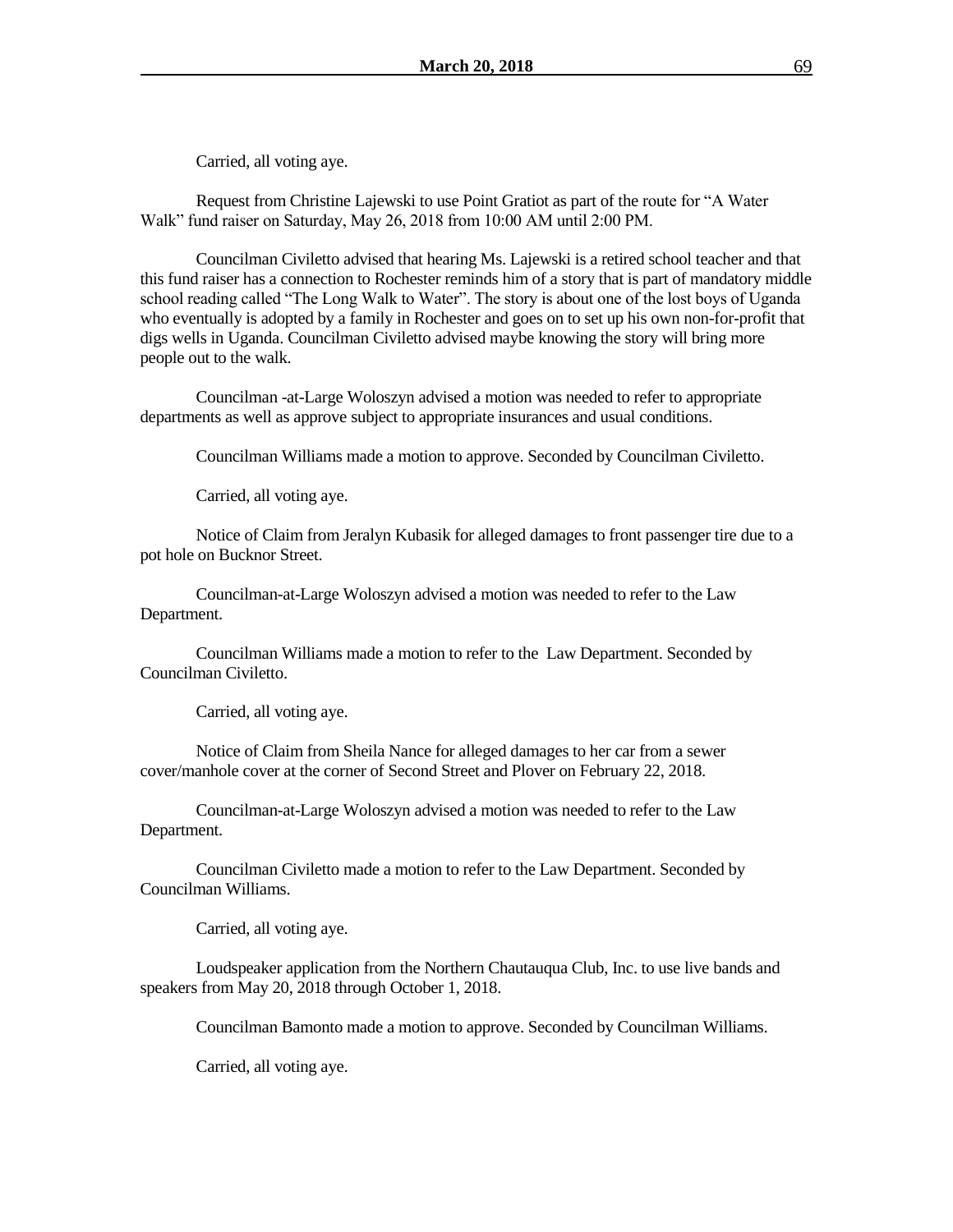Loudspeaker application from Demetri's On the Lake Restaurant to use live bands and speakers from May 28, 2018 through September 14, 2018.

Councilman Bamonto made a motion to approve. Seconded by Councilman Williams.

Carried, all voting aye.

Loudspeaker application from Sara Dorogi on behalf of the Chautauqua county Women's Action Group to use a loudspeaker and microphone at Washington Park on March 24, 2018 from 1:30 PM until 3:30 PM.

Councilman Bamonto made a motion to approve. Seconded by Councilman Williams.

Carried, all voting aye.

### **REPORTS OF STANDING COMMITTEES, BOARDS AND COMMISSIONS:**

Councilman Williams advised tomorrow there would be a DPW meeting at 4:00 PM in the Mayor's Conference Room and on Thursday this week the councilmembers are scheduled to be on WDOE's View Point radio program at 8:45 AM.

Councilman Bamonto inquired of Public Work's Director Woodbury if the City was still picking up brush from the storm a couple weeks ago, asked for an update on Howard Avenue, and wish all a happy and safe Easter.

Public Work's Director Woodbury advised the crews were still picking up brush today, he and Supervisor Porpiglia will be cruising the City tomorrow to see what it's going to take to finish it up, and that it took a few days longer than anticipated. As for an update on Howard Street, Public Work's Director Woodbury advised there have been a couple setbacks and though the City would like to finish with speed, safety comes first over speed.

Councilman-at-Large Woloszyn advised to Public Work's Director that today he observed the Street Crew picking up brush in the Fourth Ward and wanted all to know they were doing a great job and commend them for doing a thorough job of picking up even the smallest of branches.

### **PRE-FILED RESOLUTIONS:**

# **RESOLUTION # 38-2018 MARCH 20, 2018**

### **BY COUNCILMAN WILLIAMS:**

### **FORCE MAIN AND RAS PUMP REPLACEMENT CHANGE ORDER FOR WASTEWATER TREAMENT PLANT**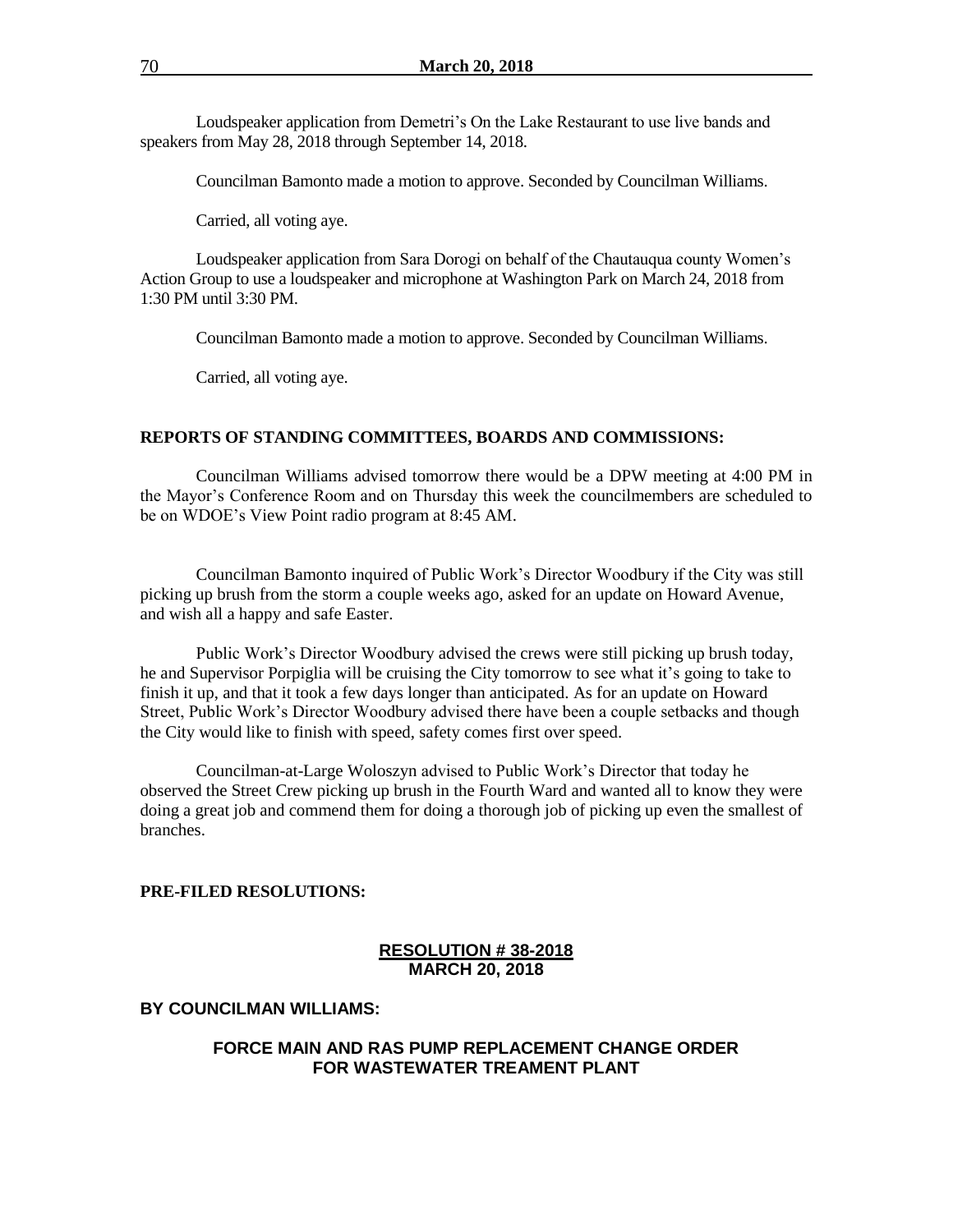**WHEREAS,** the City of Dunkirk (Dunkirk) has recognized it must address inadequacies at the City's wastewater treatment plant that urgently require repair and/or replacement; and

**WHEREAS,** the New York State Environmental Facilities Corporation (NYS EFC) granted the City of Dunkirk's application for funding in the amounts of \$2,543,750 in grant funds and \$7,602,250 in zero-interest loan funds for these replacements and repairs at the Wastewater Treatment Plant; and

**WHEREAS,** the low bid of \$2,295,000 from STC Construction, 63 Zoar Valley Road, PO Box 459, Springville, New York 14141 (STC Construction), was accepted by Common Council Resolution 86-2017; and

**WHEREAS**, this work is included as a part of the emergency repair approved by resolution #32-2018; and

**WHEREAS,** the force main and RAS pump require replacement to continue this work, a \$1,270,000 change order is recommended by DPW and the City's consulting engineers; now, therefore, be it

**RESOLVED,** that the Mayor is hereby authorized and directed to execute a \$1,270,000 change order for replacement in general construction contract 17-1G with STC Construction, which will still keep this portion of the project under budget, and contingent upon the contractor first supplying all necessary approvals from EFC to meet their funding requirements for this work, subject to the New York State Comptroller and the New York State Development Corporation approval, payment for such work will come from City Fund #21.

Councilman Williams requested Public Work's Director Woodbury to explain why this resolution is needed.

Public Work's Director Woodbury advised there will be \$14 million total of improvements to the WWTP that are going to fix some things that age has taken away from us. "We want to make sure that plant is ready for expansion of existing industry and be very welcoming to new industry like Athenex. As we did the work, we found that the main pumps that have a total of 1000 horse power have a discharge line that needs to be replaced. We found that the storm pumps that total 2000 horse power, those pipes need to be replaced too. So essentially this is re-piping things that are 70 years old and they were latent conditions that we didn't discover until huge rain storm in January that caused us to see these problems. So this will take care of that."

Vote on Resolution:

Carried, all voting aye.

## **ADJOURNMENT:**

Councilman Williams moved to adjourn. Seconded by Councilman Heenan.